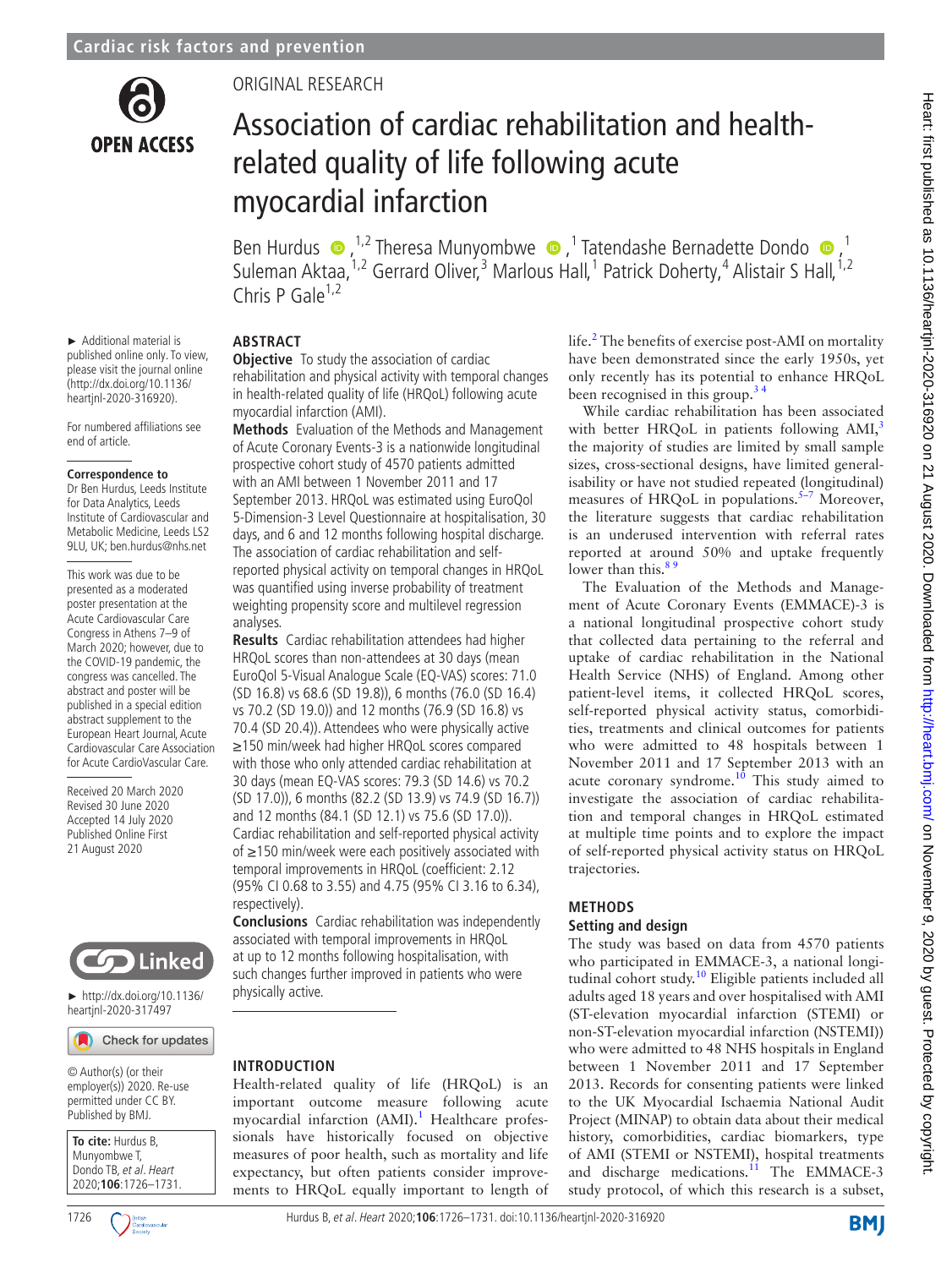is available online ([https://bmjopen.bmj.com/content/5/6/](https://bmjopen.bmj.com/content/5/6/e006256.)  $e006256$ ).<sup>[10](#page-5-5)</sup>

#### **Assessment of HRQoL**

The primary outcome, self-reported HRQoL, was quantified using EuroQol 5-Dimension-3 Level Questionnaire (EQ-5D-3L), which has been validated in patients with  $AMI<sup>12</sup>$  $AMI<sup>12</sup>$  $AMI<sup>12</sup>$  and consists of two component parts, a descriptive classification (EuroQol 5-Dimension (EQ-5D)) and a visual analogue scale (EuroQol 5-Visual Analogue Scale (EQ-VAS)). EQ-5D comprises five dimensions: mobility, self-care, usual activities, pain/discomfort and anxiety/depression, with each dimension subdivided into three levels: no problems, some problems, extreme problems, indicating a patient's perceived level of function. Each level carries a weighted score which is combined across the five dimensions to total a single index score, which is then standardised to the UK population. $13$  For the purposes of this study, we combined the levels 'some problems' and 'extreme problems' so that responses were binary. EQ-5D scores ranged from −0.5 to 1.0, with negative scores indicating states 'worse than death', 0 indicating no quality of life or 'death', and 1 indicating full health.<sup>14</sup> EQ-VAS is an analogue scale of  $0-100$  in which participants are required to indicate their own perceived health, with 0 indicating 'worst imaginable health state' and 100 indicating 'best imaginable health state'.<sup>[15](#page-5-10)</sup> A difference in a score of  $0.05$ for EQ-5D and 7 for VAS is regarded as clinically important.<sup>[16](#page-5-11)</sup> For EMMACE-3, EQ-5D-3L data were collected at hospitalisation and at 30 days, and 6 and 12 months following discharge from the hospital.

#### **Statistical analyses**

Baseline characteristics for categorical data were described using frequencies and proportions. Normally distributed continuous data were described using means and SD, and non-normally distributed data were described using medians and IQRs. The differences in baseline characteristics between STEMI and NSTEMI were summarised using t-tests,  $\chi^2$  tests, and Wilcoxon rank-sum tests appropriate to the data type and distribution.

Propensity score-based weighting coupled with a multilevel linear regression model (repeated measurements nested within patients and patients nested within hospitals) was applied to assess the relationship of attending cardiac rehabilitation on HRQoL.<sup>17</sup> Briefly, the modelling involved a two-step approach: (1) a treatment assignment model estimating the propensity of attending cardiac rehabilitation at 30 days following discharge from the hospital was used to derive inverse-probability weights in order to balance any systematic differences in baseline characteristics between cardiac rehabilitation attendees and nonattendees (see [online supplementary section 1 and 2](https://dx.doi.org/10.1136/heartjnl-2020-316920)) and (2) an outcome model assessing the impact of cardiac rehabilitation on HRQoL following AMI using a multilevel linear regression fitted to the weighted data at 30 days and 6 and 12 months.

Since the weighting was conducted using covariates observed at baseline, longitudinal multilevel regression models were additionally adjusted for the following patient-level factors in order to minimise potential residual confounding: baseline EQ-VAS, AMI phenotype (STEMI vs NSTEMI), sex, age, Body Mass Index (BMI), Index of Multiple Deprivation (IMD) score, smoking status (never vs current or ex-smoker), family history of coronary heart disease (CHD), previous angina, history of diabetes mellitus, hypertension, heart failure, peripheral vascular disease, cerebrovascular disease, chronic renal failure, chronic obstructive pulmonary disease (COPD) or asthma,

hypercholesterolaemia, previous percutaneous coronary intervention (PCI), previous coronary artery bypass graft (CABG) surgery, previous AMI, PCI during AMI hospitalisation, CABG surgery during AMI hospitalisation, reinfarction during index AMI hospitalisation, medications prescribed at discharge from the hospital (including aspirin, beta-blockers, statins and ACE inhibitors) and self-reported physical activity status. Missing data were imputed using multiple imputation by chained equations (10 datasets from 20 iterations), and a default imputation strategy based on clinical expert opinion was implemented for selected treatment variables ([online supplementary section 2\)](https://dx.doi.org/10.1136/heartjnl-2020-316920). Pooled estimates and accompanying 95% CIs for each model were generated according to Rubin's rules.<sup>[18](#page-5-13)</sup> Analysis were performed using STATA MP64 V.14 (StataCorp[,www.stata.com\)](www.stata.com), and p values of <0.05 were considered statistically significant.

#### **Patient involvement**

While no patients were involved in setting the research question or the study design, the work is coauthored by a patient representative (GO) who helped with the interpretation of the findings and provided a critical review of the manuscript text.

## **RESULTS**

#### **Study sample**

From 5557 hospitalisations of consented patients across 48 hospitals, 181 (3.3%) patients withdrew from the study; we excluded 510 (9.2%) due to failed data linkage to MINAP and 296 (5.3%) who did not have a discharge diagnosis of AMI, leaving an analytical cohort of 4570 [\(online supplementary eFigure 1\)](https://dx.doi.org/10.1136/heartjnl-2020-316920). For the weighted multilevel linear regression model, we analysed an effective sample size of 3438 because a further 1132 patients were excluded due to missing exposure/outcome data. Questionnaire response rates were 96.4% (4403/4570), 74.3% (3395/4570), 65.1% (2973/4570) and 61.9% (2828/4570) at hospitalisation, 30 days, and 6 and 12 months, respectively. Sixteen patients (0.3%) died in the hospital. Missing data levels were <7% for baseline patient demographic characteristics, except for IMD (5.8%), BMI (39.3%), family history of CHD (13.1%) and ethnicity (22.0%) [\(table](#page-2-0) 1). The mean age for the analytical cohort was 63.6 (SD 11.9) years; 25.2% were women; 76.3% were Caucasian; the median BMI was 27.8 (25.1–31.3) kg/m<sup>2</sup>; the median IMD score was 18.5 (IQR 11.0–31.8); and 65.9% were current or ex-smokers. Comorbidity was common, including hypertension (42.7%), angina (19.6%), diabetes mellitus (15.9%) and COPD or asthma (12.1%) [\(table](#page-2-0) 1).

#### **HRQoL trajectories**

For EQ-5D dimensions, 66.6% (2893/4344) of participants reported ≥1 problem at hospitalisation, which increased to 70.8% (2356/3326) at 30 days, then decreased to 58.4% (1712/2930) at 6 months, and 56.9% (1584/2783) at 12 months. Participants reported having the greatest burden of problems (of any level) at hospitalisation in usual activities (45.8%), followed by mobility (35.5%), pain (32.9%), anxiety (30.2%) and selfcare (13.8%) ([figure](#page-3-0) 1 and [online supplementary eTable 4\)](https://dx.doi.org/10.1136/heartjnl-2020-316920). Each domain improved at each time point over the 12-month period except for self-care, which showed a modest increase from 7.7% to 8.2% at 6 and 12 months, respectively. Compared with the UK averages, participants reported a greater proportion of problems in usual activities, self-care and mobility at all time points. Anxiety was reported at a greater proportion at hospitalisation and 30 days; however, this then improved to below the UK average at 6 and 12 months. At hospitalisation,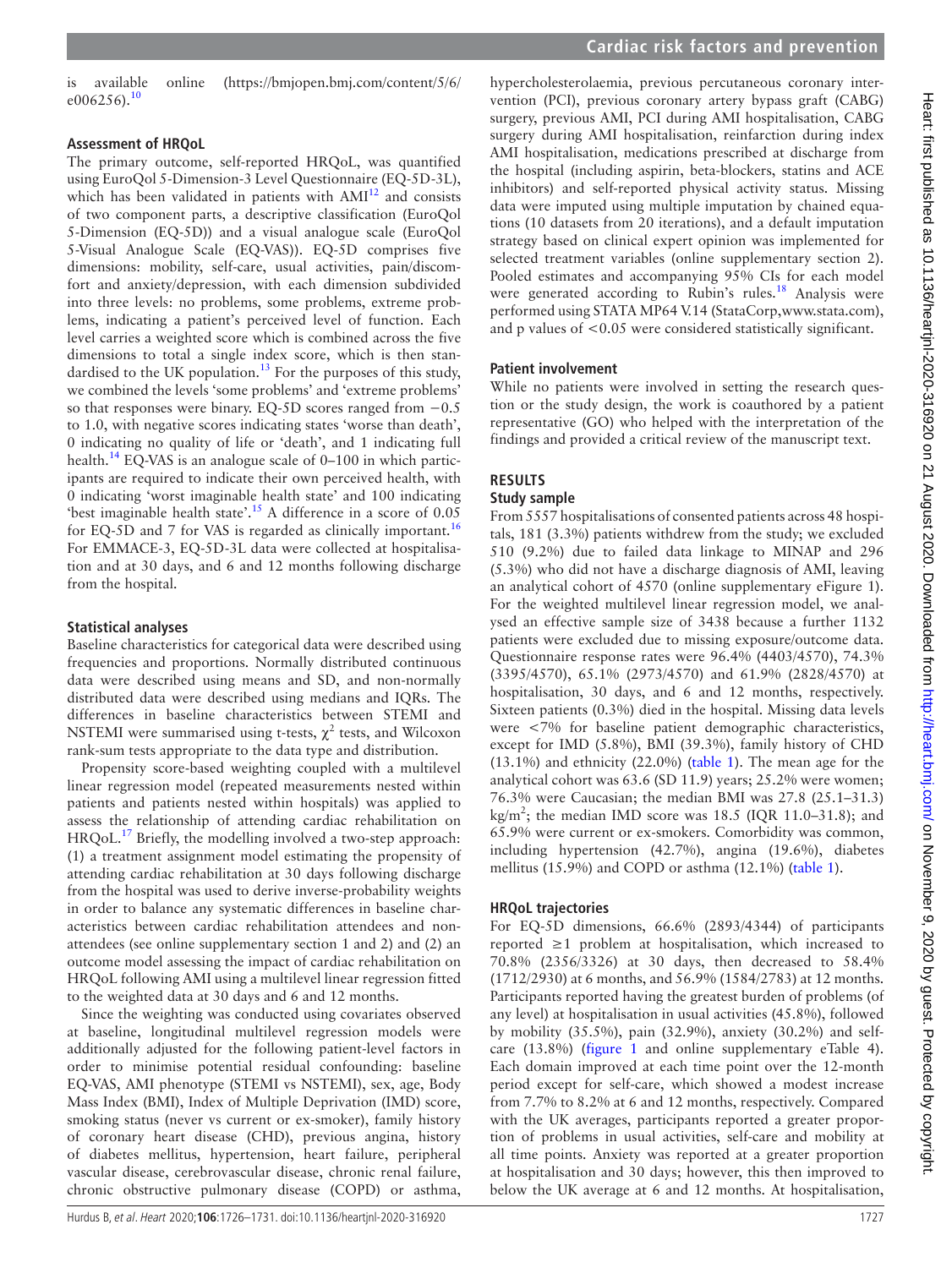<span id="page-2-0"></span>

| Patient baseline characteristics stratified by type of acute myocardial infarction (STEMI vs NSTEMI)<br>Table 1 |                  |                  |         |                     |                |  |  |  |
|-----------------------------------------------------------------------------------------------------------------|------------------|------------------|---------|---------------------|----------------|--|--|--|
|                                                                                                                 | STEMI, n=1856    | NSTEMI, n=2714   | P value | All AMI, n=4570     | Missing, n (%) |  |  |  |
| Variables                                                                                                       |                  |                  |         |                     |                |  |  |  |
| Age (years), mean (SD)                                                                                          | 60.9(11.5)       | 65.5 (11.9)      | < 0.001 | 63.6 (11.9)         | 17(0.4)        |  |  |  |
| Women, n (%)                                                                                                    | 432 (23.3)       | 720 (26.6)       | 0.012   | 1152 (25.2)         | 15(0.3)        |  |  |  |
| IMD score, median (IQR)                                                                                         | 19.1 (11.0-34.2) | 18.1 (11.0-30.4) | 0.010   | 18.5 (11.0-31.8)    | 264(5.8)       |  |  |  |
| BMI, median (IQR), kg/ m <sup>2</sup>                                                                           | 27.3 (24.8-30.9) | 28.2 (25.3-31.7) | < 0.001 | $27.8(25.1 - 31.3)$ | 1794 (39.3)    |  |  |  |
| Ex/current smoking status, n (%)                                                                                | 1251 (67.4)      | 1761 (64.9)      | < 0.001 | 3012 (65.9)         | 143(3.1)       |  |  |  |
| Caucasian, n (%)                                                                                                | 1415 (76.2)      | 2071 (76.3)      | 0.218   | 3486 (76.3)         | 1004 (22.0)    |  |  |  |
| Family history of CHD, n (%)                                                                                    | 696 (37.5)       | 998 (36.8)       | 0.295   | 1694 (37.1)         | 599 (13.1)     |  |  |  |
| Comorbidities                                                                                                   |                  |                  |         |                     |                |  |  |  |
| Previous PCI, n (%)                                                                                             | 68(3.7)          | 245 (9.0)        | < 0.001 | 313(6.9)            | 170(3.7)       |  |  |  |
| Previous CABG surgery, n (%)                                                                                    | 39(2.1)          | 251 (9.3)        | < 0.001 | 290 (6.4)           | 168(3.7)       |  |  |  |
| Previous AMI, n (%)                                                                                             | 127(6.8)         | 506 (18.6)       | < 0.001 | 633 (13.9)          | 169(3.7)       |  |  |  |
| Previous angina, n (%)                                                                                          | 162(8.7)         | 734 (27.0)       | < 0.001 | 896 (19.6)          | 169 (3.7)      |  |  |  |
| Chronic renal failure, n (%)                                                                                    | 17(0.9)          | 106(3.9)         | < 0.001 | 123 (2.69%)         | 180 (3.9)      |  |  |  |
| Hypertension, n (%)                                                                                             | 644 (34.7)       | 1306 (48.1)      | < 0.001 | 1950 (42.7)         | 178 (3.9)      |  |  |  |
| Chronic heart failure, n (%)                                                                                    | 6(0.3)           | 72(2.7)          | < 0.001 | 78 (1.71)           | 177(3.9)       |  |  |  |
| Hypercholesterolaemia, n (%)                                                                                    | 469 (25.3)       | 927 (34.2)       | < 0.001 | 1396 (30.6)         | 216(4.7)       |  |  |  |
| Peripheral vascular disease, n (%)                                                                              | 43(2.3)          | 109(4.0)         | 0.002   | 152(3.3)            | 302(6.6)       |  |  |  |
| Asthma/COPD, n (%)                                                                                              | 184 (9.9)        | 370 (13.6)       | 0.001   | 554 (12.1)          | 188 (4.1)      |  |  |  |
| Cerebrovascular disease, n (%)                                                                                  | 52(2.8)          | 134 (4.9)        | 0.001   | 186(4.1)            | 180 (3.9)      |  |  |  |
| Diabetes mellitus, n (%)                                                                                        | 202 (10.9)       | 524 (19.3)       | < 0.001 | 726 (15.9)          | 93(2.0)        |  |  |  |
| Treatments during hospitalisation                                                                               |                  |                  |         |                     |                |  |  |  |
| PCI, n (%)                                                                                                      | 654 (35.2)       | 1169 (43.1)      | < 0.001 | 1823 (39.9)         | 735 (16.1)     |  |  |  |
| CABG surgery, n (%)                                                                                             | 36(1.9)          | 296 (10.9)       | < 0.001 | 332(7.3)            | 735 (16.1)     |  |  |  |
| Discharge medications                                                                                           |                  |                  |         |                     |                |  |  |  |
| Aspirin, n (%)                                                                                                  | 1720 (92.7)      | 2228 (82.1)      | < 0.001 | 3948 (86.4)         | 142(3.1)       |  |  |  |
| Beta blocker, n (%)                                                                                             | 1650 (88.9)      | 2031 (74.8)      | < 0.001 | 3681 (80.6)         | 144(3.2)       |  |  |  |
| Statins, $n$ $(\%)$                                                                                             | 1714 (92.4)      | 2245 (82.7)      | < 0.001 | 3959 (86.6)         | 141(3.1)       |  |  |  |
| ACEi, n (%)                                                                                                     | 1658 (89.3)      | 2061 (75.9)      | < 0.001 | 3719 (81.4)         | 161(3.5)       |  |  |  |
| Cardiac rehabilitation                                                                                          |                  |                  |         |                     |                |  |  |  |
| Cardiac rehabilitation offered at<br>baseline, n (%)                                                            | 1734 (93.4)      | 2467 (90.9)      | < 0.001 | 4201 (91.9)         | 264(5.8)       |  |  |  |
| Adverse cardiac events                                                                                          |                  |                  |         |                     |                |  |  |  |
| Deaths in hospital n (%)                                                                                        | 2(0.1)           | 14(0.5)          | 0.022   | 16(0.3)             | 61(1.3)        |  |  |  |
| Reinfarction in hospital n (%)                                                                                  | 16(0.9)          | 14(0.5)          | 0.153   | 30(0.7)             | 151(3.3)       |  |  |  |
| <b>HRQoL</b>                                                                                                    |                  |                  |         |                     |                |  |  |  |
| Baseline EQ-VAS, mean (SD)                                                                                      | 65.0 (19.8)      | 63.8 (20.0)      | 0.051   | 64.3 (19.9)         | 193 (4.2)      |  |  |  |

ACEi, ACE inhibitor; AMI, acute myocardial infarction; BMI, Body Mass Index; CABG, coronary artery bypass graft; CHD, coronary heart disease; COPD, chronic obstructive pulmonary disease; HRQoL, health-related quality of life; IMD, Index of Multiple Deprivation; NSTEMI, non-ST-elevation myocardial infarction; PCI, percutaneous coronary intervention; STEMI, ST-elevation myocardial infarction.

pain was reported at a similar proportion to the UK average but improved at each subsequent follow-up point. Patients with NSTEMI reported an increased frequency of ≥1 problem at all time points, at hospitalisation (65.5% vs 60.1%), 30 days (53.4% vs 48.9%), 6 months (39.9% vs 33.9) and 12 months (37.7% vs 30.2%). This pattern of improvement from hospitalisation to 12 months was also reflected in the index scores of all patients with AMI (EQ-5D-3L: 0.74 (SD 0.28) vs 0.79 (SD 0.26); EQ-VAS: 64.3 (SD 19.9) vs 74.4 (SD 18.5)) [\(table](#page-3-1) 2). Patients with NSTEMI reported worse HRQoL than those with STEMI at each time point except at baseline, such that the mean EQ-5D-3L scores and EQ-VAS scores were 0.74 vs 0.78 and 69.6 vs 71.2 at 30 days, 0.78 vs 0.81 and 72.9 vs 75.3 at 6 months, and 0.78 vs 0.82 and 73.1 vs 76.5 at 12 months, respectively, for NSTEMI compared with STEMI ([online supplementary eTable](https://dx.doi.org/10.1136/heartjnl-2020-316920)  [5\)](https://dx.doi.org/10.1136/heartjnl-2020-316920). Furthermore, those who attended cardiac rehabilitation and reported physical activity of ≥150 min/week had greater temporal improvements in HRQoL scores compared with those

who attended and reported physical activity of ≤150 min/week: 30 days (mean EQ-VAS: 79.3 (SD 14.6) vs 70.2 (SD 17.0)), 6 months (EQ-VAS: 82.2 (SD 13.9) vs 74.9 (SD 16.7)) and 12 months (EQ-VAS: 84.1 (SD 12.1) vs 75.6 (SD 17.0)) [\(figure](#page-3-2) 2 and [online supplementary eTable 6](https://dx.doi.org/10.1136/heartjnl-2020-316920)).

## **Association of cardiac rehabilitation with HRQoL trajectories**

Participants who attended cardiac rehabilitation had higher HRQoL scores compared with those who did not attend. Moreover, attendees showed a greater temporal improvement at each follow-up point: 30 days (mean EQ-VAS: 71.0 (SD 16.8) vs 68.6 (SD 19.8)), 6 months (EQ-VAS: 76.0 (SD 16.4) vs 70.2 (SD 19.0)) and 12 months (EQ-VAS: 76.9 (SD 16.8) vs 70.4 (SD 20.4)). The propensity weighted multilevel model demonstrated temporal improvements in HRQoL following AMI over the 12-month follow-up period (EQ-VAS score coefficient at 6 months: 3.18 (95% CI 2.22 to 4.14) and at 12 months: 3.81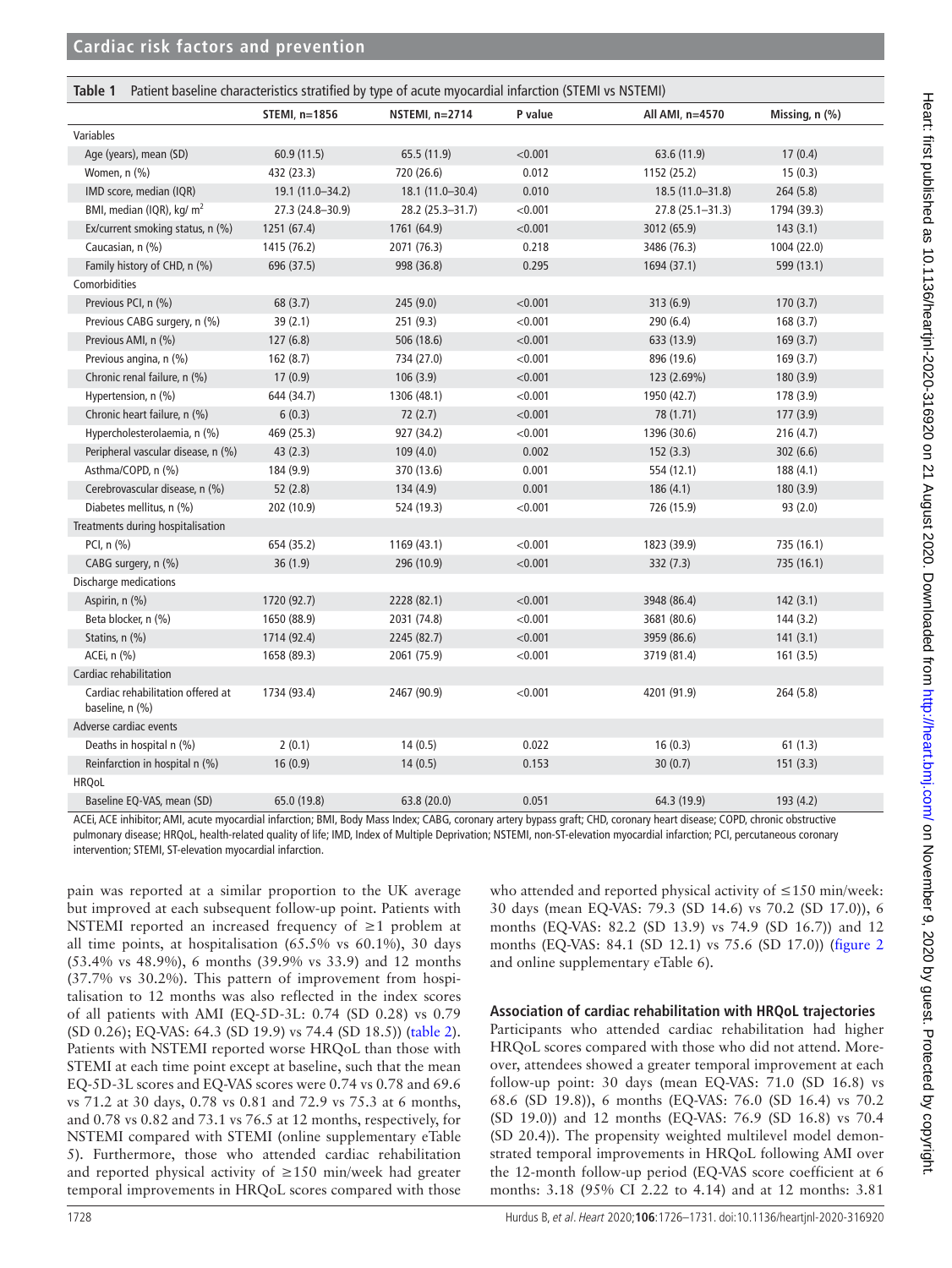

<span id="page-3-0"></span>**Figure 1** Proportion of patients with acute myocardial infarction who reported ≥1 problem across all of the EuroQol 5-Dimension domains at baseline, 30 days, and 6 and 12 months of follow-up. UK national average included.

(95% CI 2.72 to 4.90) compared with 30 days). Cardiac rehabilitation and self-reported physical activity of ≥150 min/week were also positively associated with HRQoL (2.12 (95% CI 0.68 to 3.55) and 4.75 (95% CI 3.16 to 6.34), respectively) [\(figure](#page-4-0) 3). After standardisation for case mix, there was minimal variance between hospitals. However, there was wide variation between patients (48.7%) and within patients over time (51.3%) [\(online](https://dx.doi.org/10.1136/heartjnl-2020-316920)  [supplementary eTable 7](https://dx.doi.org/10.1136/heartjnl-2020-316920)).

#### **DISCUSSION**

In this national longitudinal study of 4570 patients hospitalised with AMI, we found that attendance at cardiac rehabilitation was associated with a temporal improvement in HRQoL at up to 12 months following hospital discharge. Moreover, for patients who also participated in activities of  $\geq 150$  min/week, the magnitude of the positive association between cardiac rehabilitation and improvements in HRQoL was larger.

It has previously been suggested that the minimal clinically important difference for HRQoL as measured by EQ-VAS is 7 points.[16](#page-5-11) We found that at 12 months, the absolute difference in EQ-VAS was 14.9 points when comparing patients who both attended cardiac rehabilitation and undertook additional physical activity with those who did neither (84.1 vs 69.2). Moreover, the absolute difference in EQ-VAS was 6.5 when comparing



<span id="page-3-2"></span>**Figure 2** Health-related quality of life trajectories of patients with acute myocardial infarction according to their attendance at cardiac rehabilitation and/or self-reported physical activity of ≥150 min/week.

attendees to non-attendees of cardiac rehabilitation alone (76.9 vs 70.4). The propensity score wei

ghted modelling, on the other hand, found that attending cardiac rehabilitation and physical activity of ≥150 min/week at 30 days had a positive impact on changes in HRQoL (EQ-VAS score coefficient of 2.12 (95% CI 0.68 to 3.55) and 4.75 (95% CI 3.16 to 6.34)). This relates to the average relative increase over the follow-up period. Although the coefficients are not equal or greater than 7, we considered the positive impact clinically relevant.

Our results build on the existing literature. A systematic review of randomised controlled trials reported improvements in HRQoL measures in 14/20 studies for patients with AMI, previous coronary revascularisation or established CHD who participated in an exercise-based cardiac rehabilitation programme compared with those who received standard care.[4](#page-5-14) However, they were unable to undertake a meta-analysis due to heterogeneity in outcome measures and reporting methods. Many previous studies have also been limited by small sample sizes and non-randomisation of treatment arms or have been predominantly not of UK/European cohorts.<sup>19-22</sup>

Notably, the rehabilitation after myocardial infarction (randomised controlled) trial (RAMIT) found no significant effect of cardiac rehabilitation on mortality or  $HRQoL<sup>23</sup>$  Much has been debated regarding these findings particularly as the

<span id="page-3-1"></span>

| Table 2 | Mean EQ-5D-3L and EQ-VAS scores at baseline, 30 days, and 6 and 12 months of patients attending cardiac rehabilitation versus those |
|---------|-------------------------------------------------------------------------------------------------------------------------------------|
|         | who did not attend                                                                                                                  |

| Variable                                                                                    | Attended cardiac rehabilitation | Did not attend cardiac rehabilitation | P value | All AMI, n=4570 | Missing, $n$ $(\%)$ |  |  |
|---------------------------------------------------------------------------------------------|---------------------------------|---------------------------------------|---------|-----------------|---------------------|--|--|
| EQ-5D Index score, mean (SD)                                                                |                                 |                                       |         |                 |                     |  |  |
| Hospitalisation (SD)                                                                        | $0.766$ (0.264), n=1681         | $0.754(0.277)$ , n=874                | 0.302   | 0.744(0.280)    | 226(5.0)            |  |  |
| 30 days, mean (SD)                                                                          | $0.773$ (0.232), n=2259         | $0.728(0.278)$ , n=874                | < 0.001 | 0.757(0.250)    | 1244 (27.2)         |  |  |
| 6 months, mean (SD)                                                                         | $0.821$ (0.236), n=1862         | $0.737(0.290)$ , n=885                | < 0.001 | 0.790(0.261)    | 1640 (35.9)         |  |  |
| 12 months, mean (SD)                                                                        | $0.832$ (0.225), n=1725         | $0.739(0.294)$ , n=887                | < 0.001 | 0.794(0.260)    | 1787 (39.1)         |  |  |
| EQ-5D VAS score, mean (SD)                                                                  |                                 |                                       |         |                 |                     |  |  |
| Hospitalisation (SD)                                                                        | 65.4 (19.6) $n=1,694$           | 64.5 (20.0), n=880                    | 0.312   | 64.3 (19.9)     | 193(4.2)            |  |  |
| 30 days, mean (SD)                                                                          | 71.0 (16.8), n=2251             | 68.6 (19.7), n=865                    | < 0.001 | 70.2 (17.8)     | 1269 (27.8)         |  |  |
| 6 months, mean (SD)                                                                         | 76.0 (16.4), n=1841             | 70.2 (19.0), n=867                    | < 0.001 | 73.9 (17.7)     | 1691 (37.0)         |  |  |
| 12 months, mean (SD)                                                                        | 76.9 (16.8), n=1691             | 70.4 (20.3), n=884                    | < 0.001 | 74.4 (18.5)     | 1840 (40.3)         |  |  |
| EQ-5D-3L, EuroQol 5-Dimension-3 Level Questionnaire; EQ-VAS, EuroQol Visual Analoque Scale. |                                 |                                       |         |                 |                     |  |  |

Heart: first published as 10.1136/heartjnl-2020-316920 on 21 August 2020. Downloaded from http://heart.bmj.com/ on November 9, 2020 by guest. Protected by copyright Heart: first published as 10.1136/heartjnl-2020-316920 on 21 August 2020. Downloaded from <http://heart.bmj.com/> on November 9, 2020 by guest. Protected by copyright.

Hurdus B, et al. Heart 2020;**106**:1726–1731. doi:10.1136/heartjnl-2020-316920 1729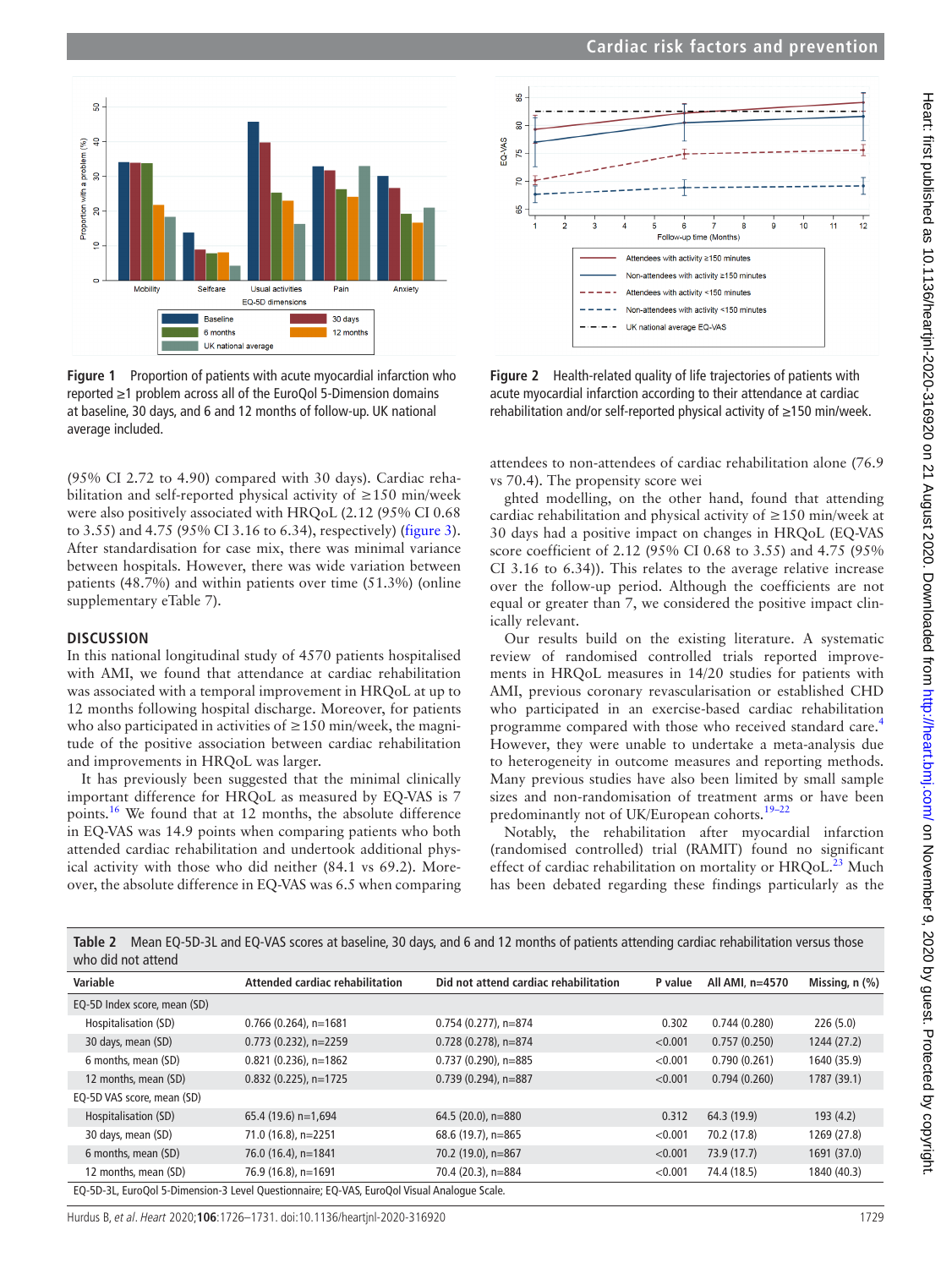

<span id="page-4-0"></span>**Figure 3** Results of the imputed propensity score weighted multi-level modelling of the association of cardiac rehabilitation and change in EQ-VAS following AMI (regression coefficients, 95% confidence intervals). ACEi, ACE inhibitor; AMI, acute myocardial infarction; BMI, Body Mass Index; CABG, coronary artery bypass graft; CHD, coronary heart disease; COPD, chronic obstructive pulmonary disease; EQ-5D VAS, EuroQol 5-dimension Visual Analogue Scale; IMD, Index of Multiple Deprivation; PCI, percutaneous coronary intervention; NSTEMI, non-ST-elevation myocardial infarction.

majority of the evidence for cardiac rehabilitation is from studies conducted prior to modern advancements in pharmacotherapeutic and invasive coronary strategies; it has been suggested that cardiac rehabilitation may no longer possess significant benefits for patients.[24](#page-5-17) However, there were a number of issues which may have contributed to the results of RAMIT, including lack of sufficient study power and a potential loss of clinical equipoise. The UK National Audit of Cardiac Rehabilitation reports that only <30% of patients offered cardiac rehabilitation declined attending, whereas in RAMIT, there was a 50% risk that participants would miss out on cardiac rehabilitation and therefore may not have participated.<sup>25</sup> 26

Observational longitudinal population-based studies such as ours negate some of the above issues by allowing the nesting of time periods, which enables investigation of trajectories of HRQoL and potentially within a much larger cohort of patients over time. Our data suggest that cardiac rehabilitation has an important role to play in HRQoL recovery after AMI, and encouragement of sustained physical activity beyond the initial period of cardiac rehabilitation may lead to even greater benefits in HRQoL over time.

While there are many strengths to this work, including its nationwide and longitudinal design and the efficiency of data enhancement through linkage to national clinical registries, we acknowledge the inherent weakness in the observational design. Foremost is that we do not propose a causal relationship, which can only be tested in randomised studies. Nevertheless, we undertook a weighted propensity score analysis which will, in part, have mitigated some of the confounding by indication. This analysis supports the relationship between cardiac rehabilitation and temporal improvements in HRQoL. Although we used a generic HRQoL indicator, this has previously been validated in patients post-AMI, and the domains are typically expected to be affected by AMI.<sup>12</sup> There was a loss to follow-up of nearly 40% by 12 months, which is not unexpected when conducting cohort studies. This may, however, have resulted in a selection bias should those lost had worse HRQoL. Notwithstanding this, the multilevel model technique enabled inclusion of all patients in the analysis, even if they were not assessed at all follow-up points. There is also potential for recall bias or misclassification in respect to self-reported physical activity, given that patients had to report how often they were physically active for more than 15 min in a week and whether this was of light, moderate

or strenuous in intensity. As with all observational studies, there is a possibility that HRQoL after AMI is affected by unmeasured confounders, which has not been accounted for in the analysis, including coronary anatomy, other comorbidities, variation between cardiac rehabilitation programmes, acuity of presentation and also acuity of intervention.

## **CONCLUSIONS**

This national cohort study of 4570 patients demonstrated that cardiac rehabilitation was associated with improved HRQoL. Furthermore, it suggests that these benefits were even greater for those who participated in  $\geq 150$  min of physical activity per week. Therefore, encouraging patients to participate in cardiac rehabilitation and to pursue sustained physical activity may be important for recovery post-AMI. Further studies are required

## **Key messages**

## **What is already known on this subject?**

- ► Cardiac rehabilitation is associated with better health-related quality of life (HRQoL) following acute myocardial infarction (AMI).
- ► However, there is a paucity of information about the impact of cardiac rehabilitation on temporal changes in HRQoL in the modern pharmacotherapeutic and invasive coronary era.
- To date, there are no published nationwide longitudinal studies of repeated measures of perceived HRQoL following AMI.

# **What might this study add?**

► This national longitudinal cohort study across 48 hospitals of 4570 patients with AMI found that attendance at a cardiac rehabilitation programme was independently associated with temporal improvements in HRQoL at up to 12 months following hospitalisation, with such changes further improved in patients who were physically active.

# **How might this impact on clinical practice?**

► Ensuring the provision of cardiac rehabilitation services that enable all patients with AMI to attend may be an important determinant of the recovery of HRQoL.